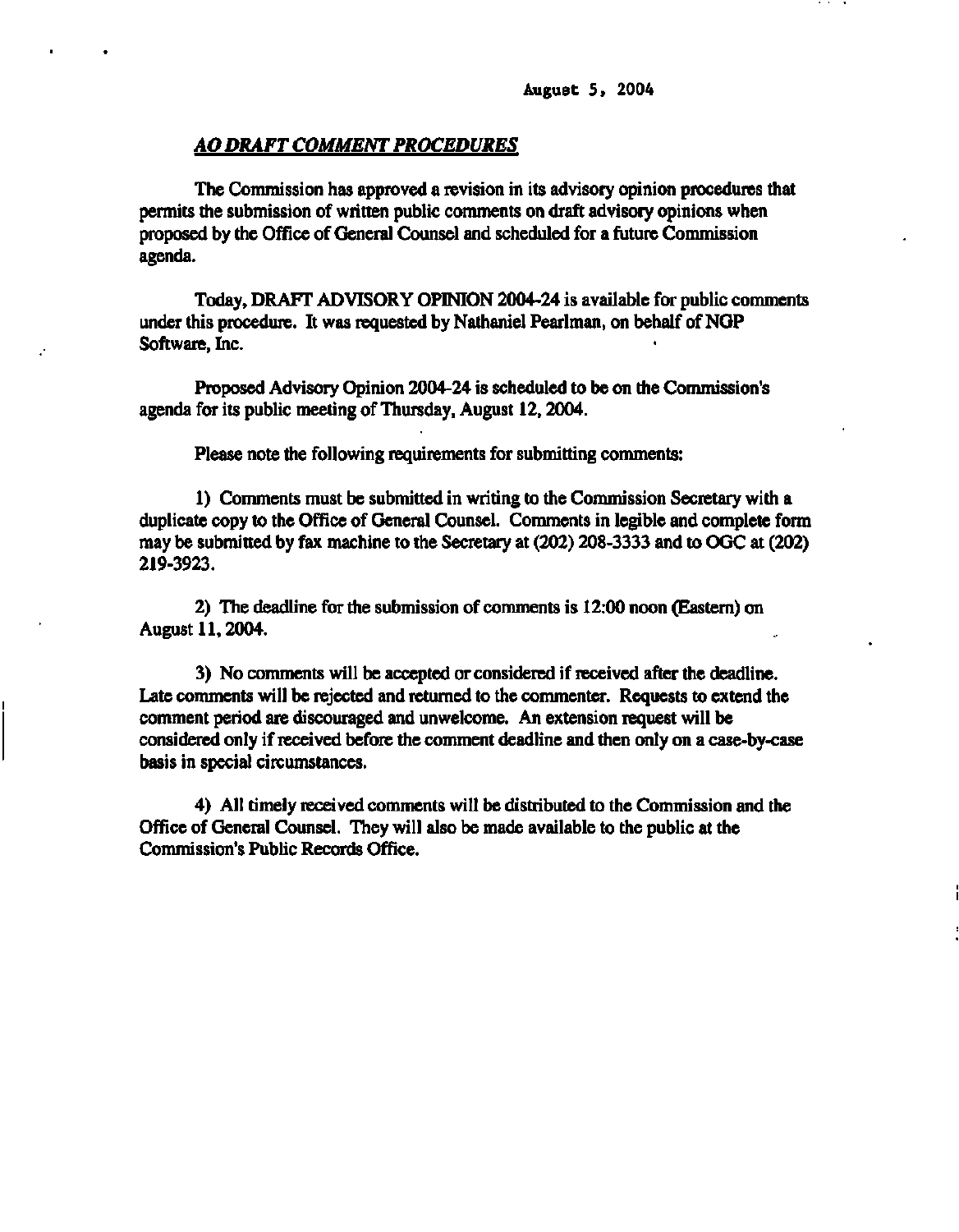# *CONTACTS*

ĺ

Press inquiries: Robert Biersack (202) 694-1220

**Commission Secretary: Mary Dove (202) 694-1040** 

**Other inquiries:** 

**To obtain copies of documents related to AO 2004-24, contact the Public Records Office at (202) 694-1120 or (800) 424-9530.** 

**For questions about comment submission procedures, contact Rosemary C. Smith, Associate General Counsel, at (202) 694-1650.** 

# *MAILING ADDRESSES*

**Commission Secretary Federal Election Commission 999 E Street NW Washington, DC 20463** 

**Rosemary C. Smith Associate General Counsel Office of General Counsel Federal Election Commission 999 E Street, NW Washington, DC 20463**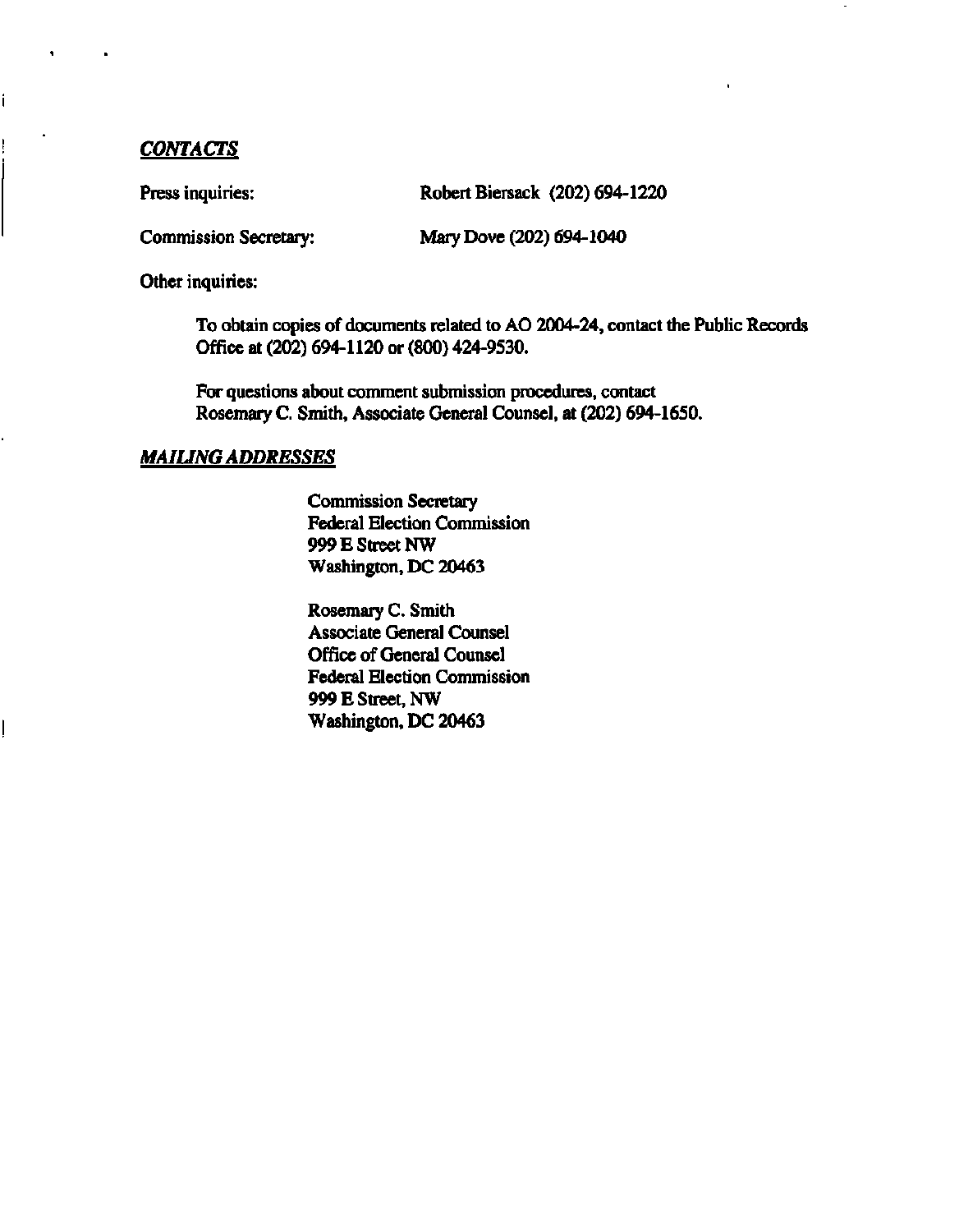

**FEDERAL ELECTION COMMISSION** 

RECEIVED<br>DERAL ELECTION FEDERAL COMMISSION **SECRETARIAT** 

**Washington, DC 20463 /JU AUG - 5 P 2- 32** 

**AGENDA ITE M** 

ч.

 $\overline{1}$ 

t

**for Meeting of:**  $8 - 12 - 04$ 

**August 5. 2004** 

## **MEMORANDUM**

**TO:** 

**THROUGH:** 

**The Commission James A. Pehrkon Staff Director F**<br>Rfn JP<br>w 1

**FROM:** 

**Lawrence H. Norton General Counsel ^** 

**Rosemary C. Smith /fC ^ Associate General Counsel** 

**Brad C. Deutsch Assistant General Counsel** 

**Esa L. Sferra** *£&*  **Staff Attorney** 

**Subject:** 

**Draft AO 2004-24** 

**Attached is a proposed draft of the subject advisory opinion. We request that this draft be placed on the agenda for August 12,2004.** 

**r ^** 

**Attachment**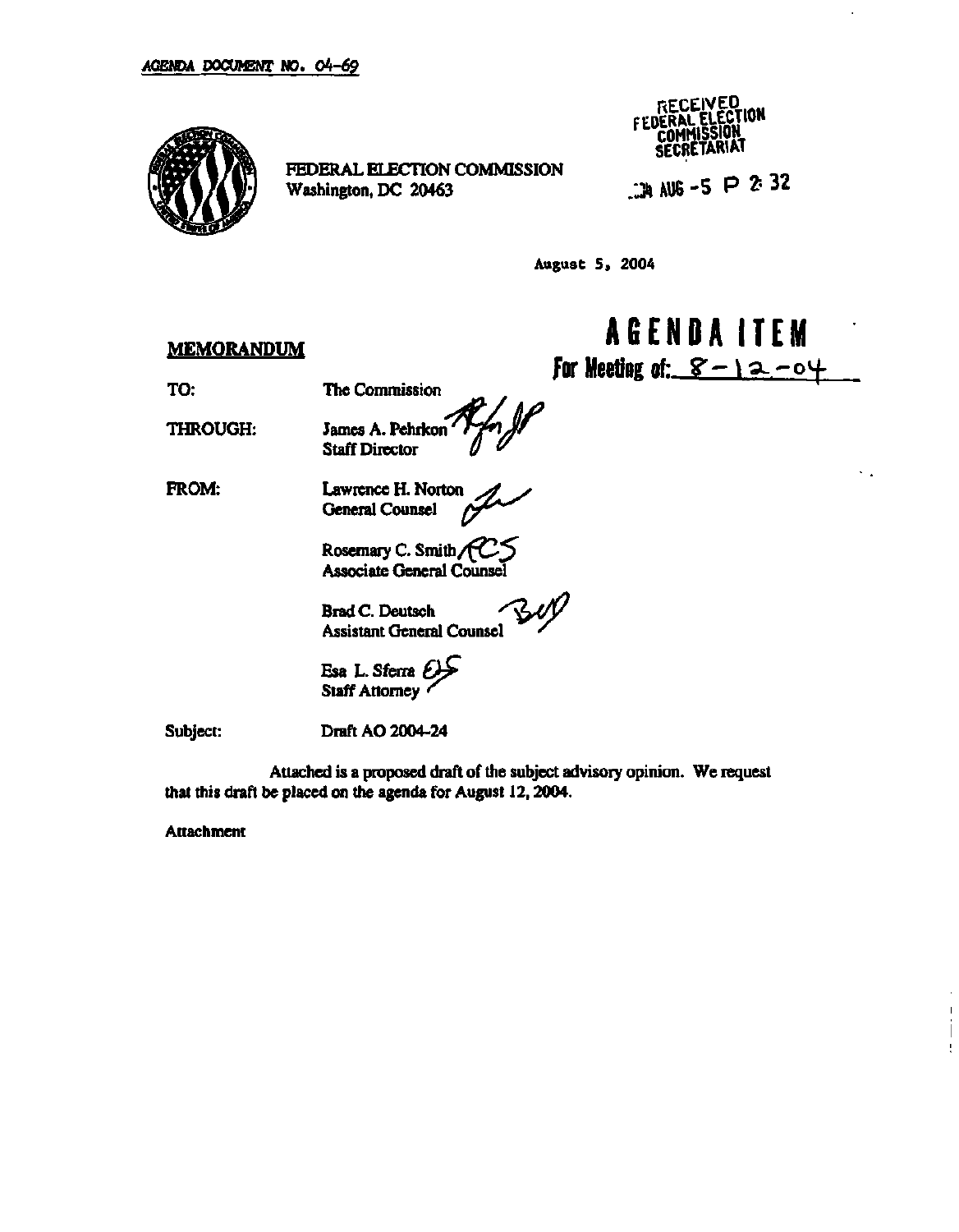### **1 ADVISORY OPINION 2004-24**

- **2 Nathaniel Pearlman**
- **3 President**
- **4 NGP Software, Inc.**
- **5 5505 Connecticut Avenue, NW, Suite # 277**
- **6 Washington, DC 20015**
- **7**
- **8 Dear Mr. Pearlman:**

# DRAFT

- **9 This responds to your letter dated June 10,2004, on behalf of NGP Software, Inc. 10 ("NGP") requesting an advisory opinion concerning the application of the Federal 11 Election Campaign Act of 1971, as amended (the "Act"), and Commission regulations to 12 the use of contributor information from the Commission's online public records in a 13 financial software system sold by NGP. 14** *Background*  **15 You state that NGP is a for-profit corporation that provides clients with political 16 and reporting software, database design, websites, online contribution processing, and 17 other consulting services. NGP Campaign Office, one of NGP's software products, is 18 "an integrated financial system with fundraising, prospecting, and Federal and State 19 campaign finance reporting features." NGP Campaign Office is available as a web-based 20 online system or a desktop system. 21 You state that NGP would like to "upgrade" NGP Campaign Office to offer its 22 clients the ability to access, through a client's NGP Campaign Office system database, 23 information about contributions that the client's donors may have made to other 24 candidates, PACs, and party organizations. NGP would "obtain donor contribution**
- **25 histories from the FEC's online public records for individuals, political committees and**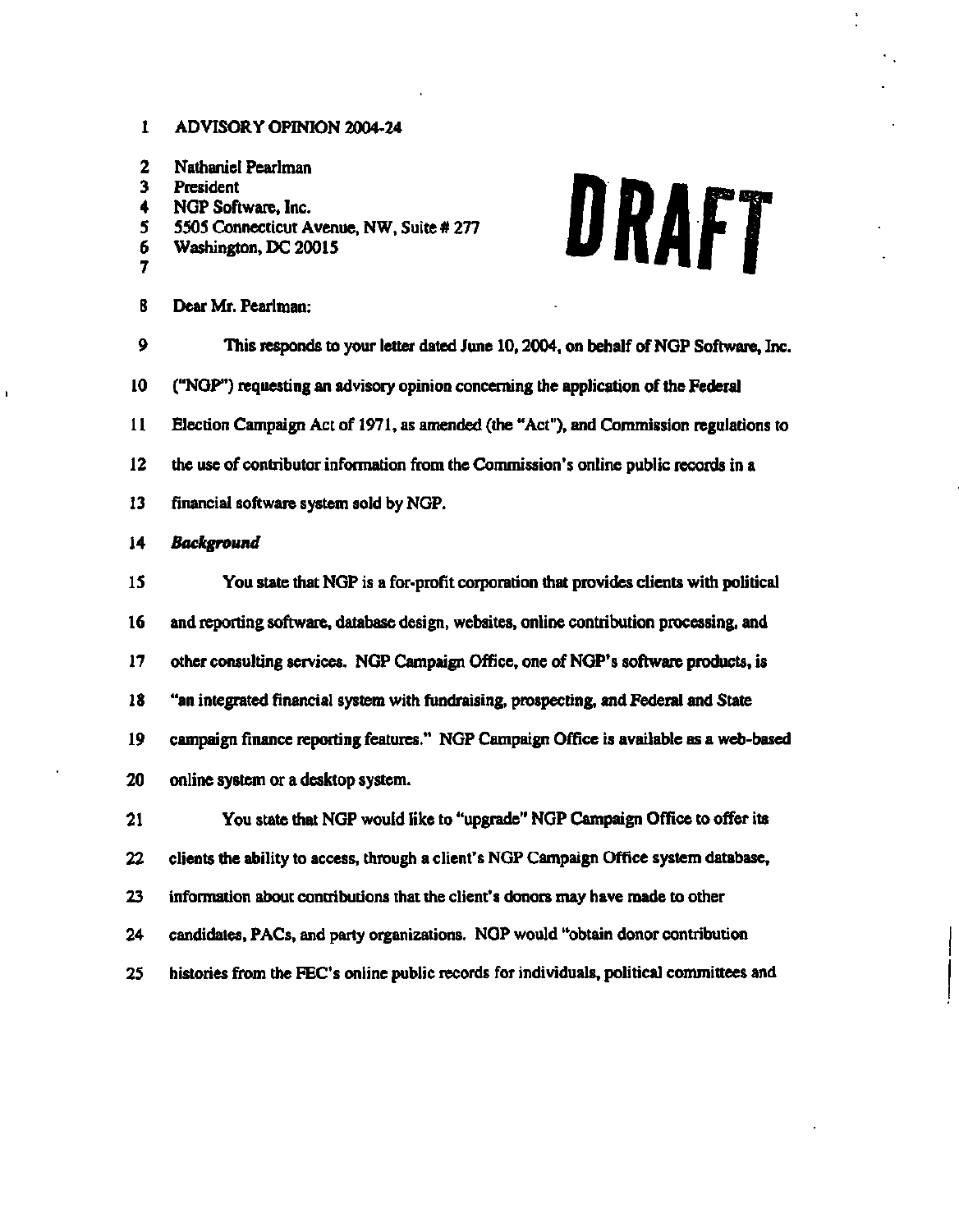- **1 other persons" and integrate this information into a client's personalized NGP Campaign**
- **2 Office system database.**

**3 You state that having comparative donor data would "allow NGP's clients to 4 conduct fundraising more efficiently, and to resolicit existing donors who may have 5 given more to other committees."** 

**6** *Question Presented* 

**7 May NGP sell or include contributor information about individuals, political 8 committees, and other persons obtained from the FEC's online public records as part of 9 an upgrade to its NGP Campaign Office software product?** 

**10** *Legal Analysis and Conclusion* 

**11 The Act provides that the Commission shall make reports and statements filed 12 with it available to the public for inspection and copying within 48 hours after receipt. 13 2 U.S.C. 438(a)(4). However, no information copied from such reports or statements 14 may be sold or used by any person for the purpose of soliciting contributions or for any 15 commercial purpose, other than using the name and address of any political committee to 16 solicit contributions from such committee. 2 U.S.C. 438(a)(4); 11 CFR 104.15(a).** 

**17 Your proposed sale or inclusion of information about contributors (other than 18 information about political committees that are contributors) obtained from the FEC's 19 public records in NGP Campaign Office would be prohibited under the Act's restriction 20 on the sale or use of such contributor information. Where the contributors are political 21 committees, the sale or inclusion of information about such contributors obtained from 22 the FEC's public records is permissible under the Act and Commission regulations.** 

 $\mathbf I$ 

÷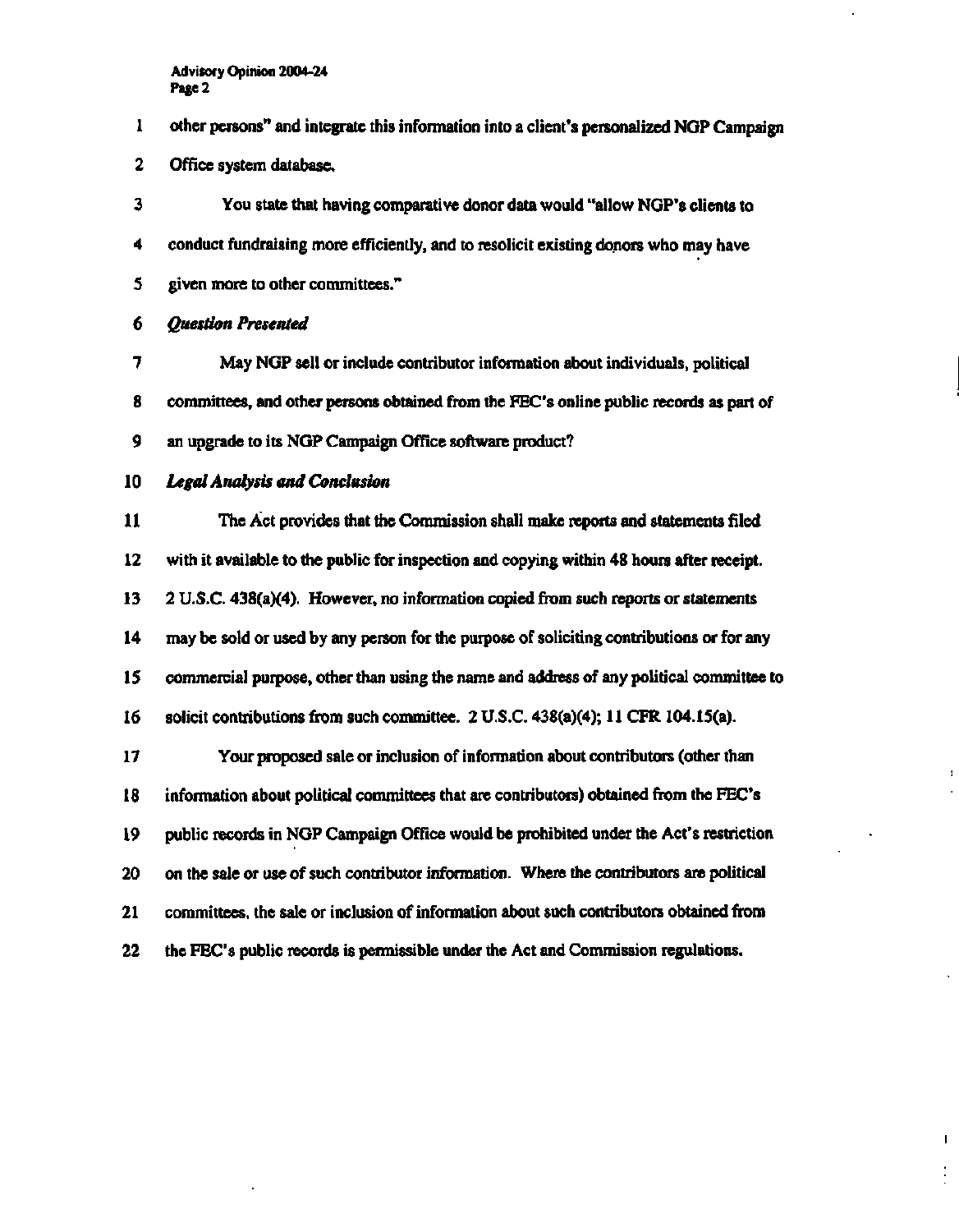| ı  | In requiring disclosure of contributor information, Congress provided limitations           |
|----|---------------------------------------------------------------------------------------------|
| 2  | to ensure that such information was not misused. Congress was concerned that the Act's      |
| 3  | reporting requirements would "open up all citizens who are generous and public spirited     |
| 4  | enough to support our political activities to all kinds of harassment " 117 Cong. Rec.      |
| 5  | 30057 (1971) (statement of Senator Bellmon). Senator Bellmon stated that the purpose        |
| 6  | of the amendment containing the prohibition on use of contributor information was to        |
| 7  | "protect the privacy of the generally very public-spirited citizens who may make a          |
| 8  | contribution to a political campaign or a political party." Id.                             |
| 9  | As the Commission has explained in previous advisory opinions, the purpose of               |
| 10 | restricting the sale or use of information obtained from FEC reports is to protect          |
| 11 | contributors from having their names sold or used for commercial purposes. See              |
| 12 | Advisory Opinions 1998-4, 1995-5, 1991-16, 1989-19, 1986-25, 1981-38, and 1980-101.         |
| 13 | Additionally, in Advisory Opinion 2003-24, the Commission reasoned that section             |
| 14 | $438(a)(4)$ is "a broad prophylactic measure intended to protect the privacy of the         |
| 15 | contributors about whom information is disclosed in FEC public records."                    |
| 16 | Your proposed inclusion of information about contributors, other than political             |
| 17 | committees, as a feature of NGP Campaign Office, a commercially available software          |
| 18 | product, would be prohibited under the Act and Commission regulations. The                  |
| 19 | information about contributors, other than political committees, you seek to include in the |
| 20 | upgraded version of NGP Campaign Office, including "contributions made to other             |
| 21 | candidates, PACs and party organizations," and "contribution histories," would be           |
| 22 | "obtain[ed] from the FEC's online public records." The inclusion of such                    |
| 23 | information in NGP Campaign Office, whether sold as a separate service or as part of a      |

 $\mathbb{Z}$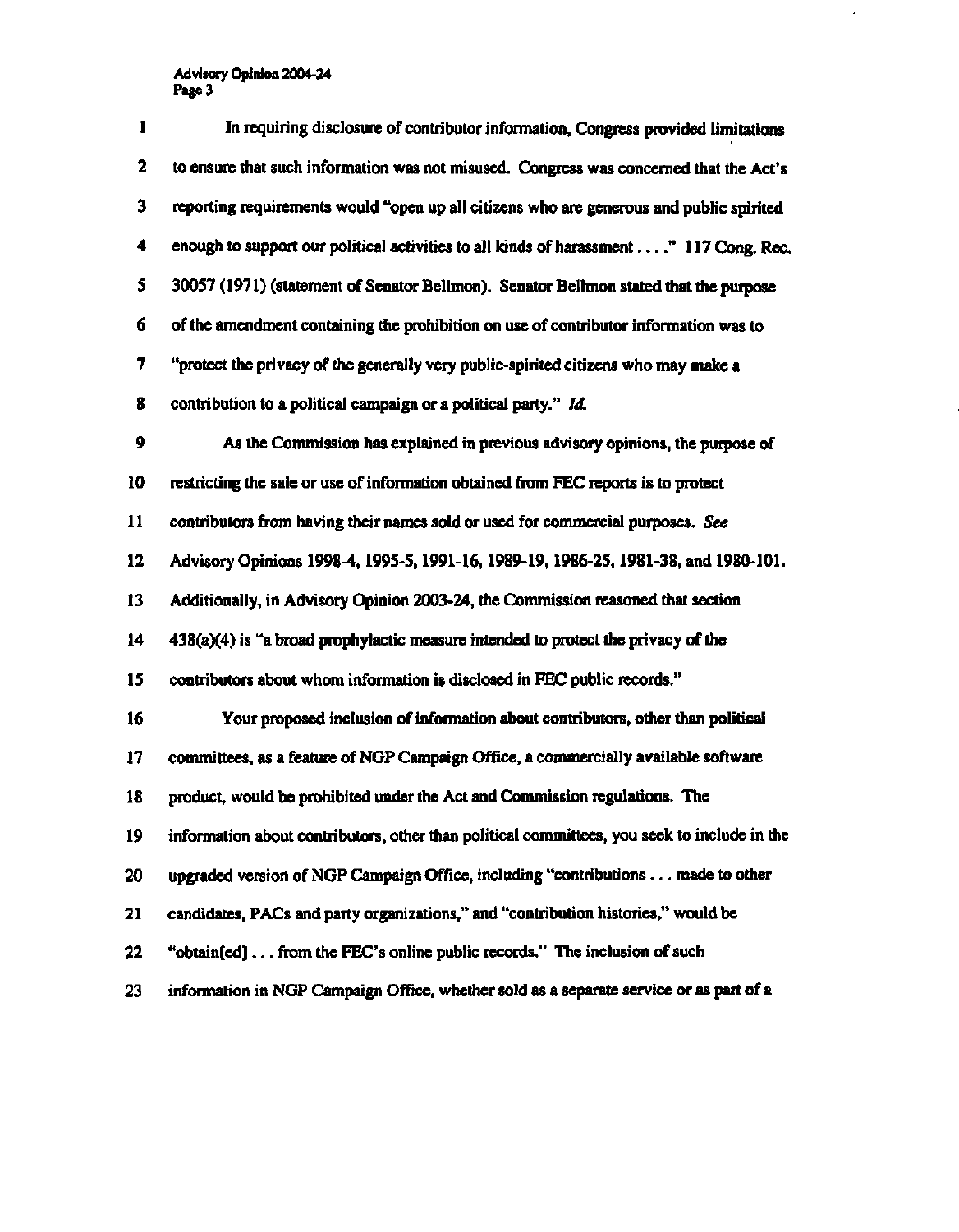| $\mathbf{I}$ | client's purchase of the NGP Campaign Office upgrade, would be a prohibited use of       |
|--------------|------------------------------------------------------------------------------------------|
| 2            | contributor information obtained from the FEC's public records. Such use is for a        |
| 3            | commercial purpose because NGP is a for-profit company that sells and services NGP       |
| 4            | Campaign Office for a profit. Both the Act and the Commission regulations prohibit the   |
| 5            | use for commercial purposes of such information obtained from FEC reports or             |
| 6            | statements made available by the Commission for public inspection. 2 U.S.C. 438(a)(4);   |
| 7            | 11 CFR 104.15(a).                                                                        |
| 8            | However, the Act and Commission regulations do not restrict the sale or use of           |
| 9            | the name and address of a political committee for solicitation purposes. 2 U.S.C.        |
| 10           | 438(a)(4); 11 CFR 104.15(a). Additionally, the Commission has allowed the sale or use    |
| 11           | of more than just the name and address of political committees, and the sale or use of   |
| 12           | such information for commercial purposes. See Advisory Opinions 1989-19 (allowing        |
| 13           | the commercial sale of unaltered copies of FEC report pages containing contributions     |
| 14           | from political committees) and 1980-101 (allowing the commercial publication and sale    |
| 15           | of a directory of comprehensive information concerning political action committees).     |
| 16           | Accordingly, your proposed inclusion of contributor information about political          |
| 17           | committees as a feature of NGP Campaign Office would not be prohibited under the Act     |
| 18           | and Commission regulations.                                                              |
| 19           | This response constitutes an advisory opinion concerning the application of the          |
| 20           | Act and Commission regulations to the specific transaction or activity set forth in your |
| 21           | request. See 2 U.S.C. 437f. The Commission emphasizes that, if there is a change in any  |
| 22           | of the facts or assumptions presented and such facts or assumptions are material to a    |

<sup>&</sup>lt;sup>1</sup> The Commission notes that this prohibition would not extend to a campaign's ability to resolicit its donors based on its own records of donor contribution histories to that campaign, subject to the Act's contribution limits and restrictions.